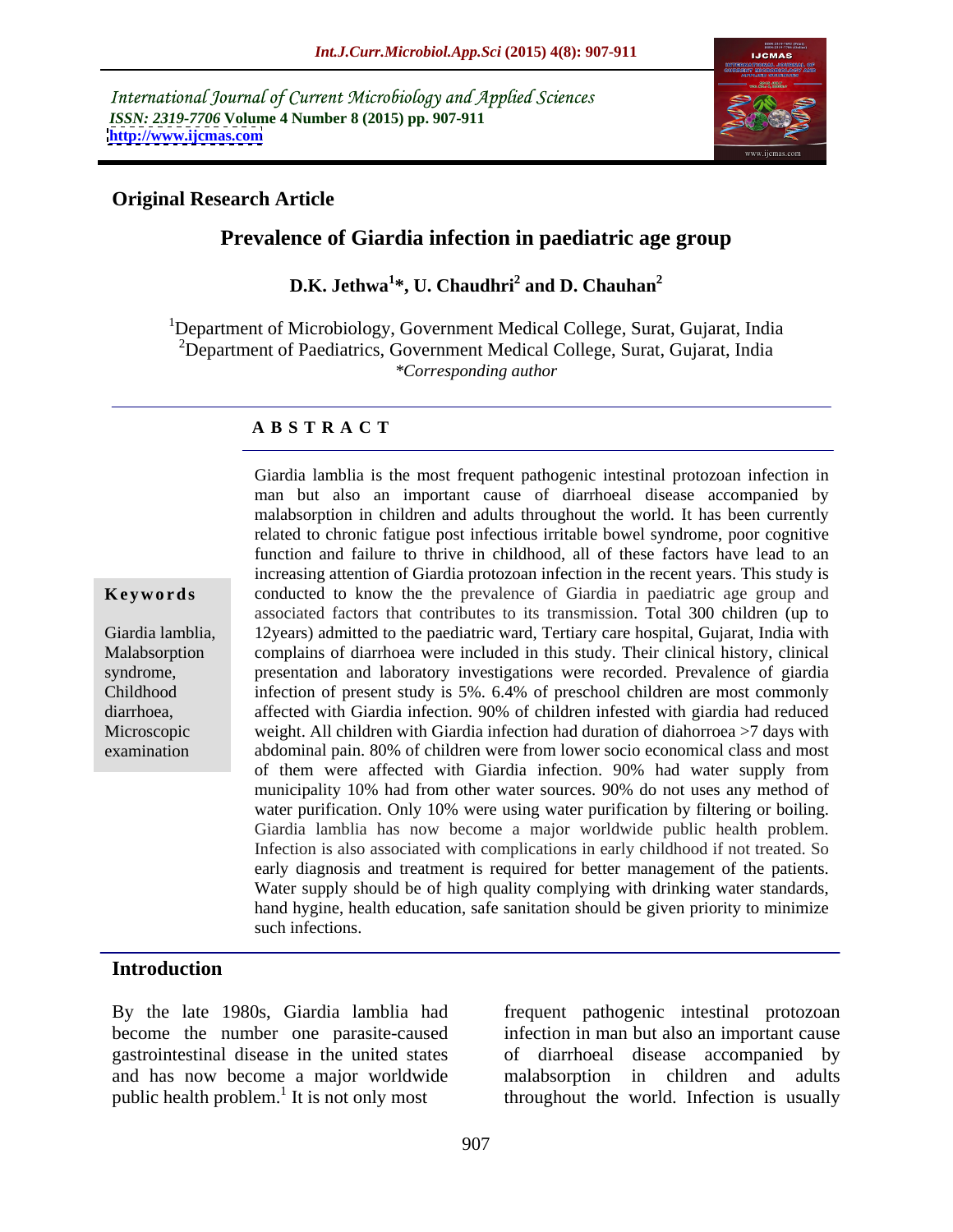perceived as mild and self limiting, symptoms generally subside within 2-3 weeks in otherwise healthy individuals.<sup>2</sup> weeks in otherwise healthy individuals.<sup>2</sup> Total 300 children admitted to the paediatric<br>Giardiasis is infectious disease may have vard, Tertiary care hospital, Gujarat, India both immediate and long-term consequences with complains of loose stool (Passage of 3 including chronic diarrhoea with or without or more loose or watery motions per 24 dehydration and intestinal malabsorption, hours and recent change in the consistency recurrent abdominal pain, and weight loss.<sup>3</sup><br>Additionally, it has been currently related to Additionally, it has been currently related to Their clinical history, clinical presentation chronic fatigue post infectious irritable and laboratory investigations were recorded. bowel syndrome and particularly, in early Reports of stool for microscopy and culture childhood, poor cognitive function and failure to thrive, all of these have attracted an increasing attention to this protozoan Inclusion criteria: All children up to 12yrs infection in the recent years.<sup>4,5,6</sup> Although worldwide distribution of it, prevalence of Giardia is more common in developing countries ranges from 20% to 30% compared to 2% to 5% in developed countries.<sup>2,3</sup>  $\sum_{n=1}^{\infty}$  countries.<sup>2,3</sup>

Giardia is a flagellated, binucleated Stool samples were examined protozoan, discovered by Van Leeuwenhoek in 1681. Giardia spp. are parasites of mammals and other animals. Giardia has a characteristic morphology, the vegetative Direct microscopy of the smear in saline trophozoites are approximately 15 mm in (0.90% w/v NaCl solution) and Lugol's length, teardrop shaped with two anteriorly iodine was performed for the detection of placed nuclei.The parasite has a ventral trophozoites, and cysts of *Giardia lamblia* adhesive disc made of microtubules and four after doing stool concentration techniqueby pairs of flagella. Giardia is transmitted by the cyst form that is  $10-12$  mm long. In the encysted stage the organism is relatively **Results and Discussion** resistant to chlorination and ozonolysis and can remain viable for several weeks, Out of 300 children with diarrhoea, 15(5%) especially in cold surface water. Giardiasis had infection with Giardia lamblia. occurs most commonly through ingestion of Distribution of children presenting with the cyst in contaminated water, but person-diarrhoea are categorized according to their to-person spread is common, particularly in settings of poor fecal-oral hygiene. Foodborne transmission and mechanical Giardiasis is diagnosed by Microscopic transmission by flies occurs less examination in normal saline and lugol's  $\frac{1}{7}$  commonly.<sup>1,7</sup> This study is conducted to idine preparation after doing stool know the prevalence of Giardia in paediatric concentration by formol ether technique. In age group and associated factors that this study, Preschool children are most

### **Materials and Methods**

Total 300 children admitted to the paediatric ward, Tertiary care hospital, Gujarat, India of the stools) were included in this study. were also recorded.

with diarrhoea except neonates.

Exclusion criteria: Neonates and all children without diarrhoea.

## **Sample processing**

Stool samples were examined macroscopically for consistency, mucus and blood, colour.

formol-ether concentration method.<sup>1</sup>

# **Results and Discussion**

age groups shown in table 1.

contributes to its transmission. commonly affected with Giardia infectioniodine preparation after doing stool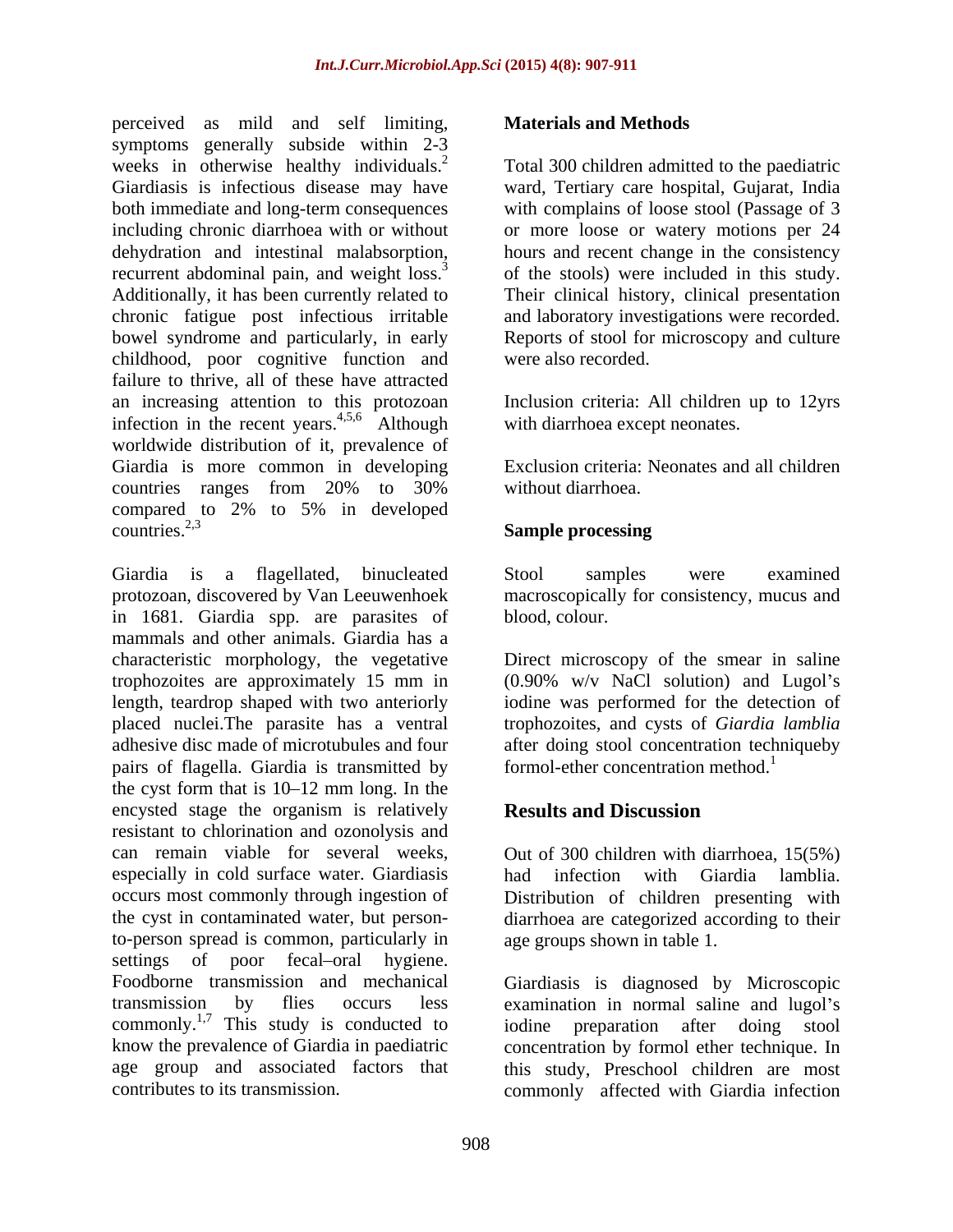6.4% (9/141) which is comparable with study done by Awasthi et  $al<sup>11</sup>$  in which 5.8% sex of patient and diarrhoea in this study. With that of Tinuade O et al.<sup>18</sup> 80% of Only 30% patients have normal weight/age, while total 70% patients have protein-energy class and most of them were affected with giardia had reduced weight ,this finding is similar to study done by Gupta et al of vomiting and 40%had history of These findings are similar to study done by and well). Jain at al, Gupta et al, Awasthi et al, Singh et al.

of preschool children were mostly affected. compared to diarrhea due to viral or There is no significant association found of bacterial etiology. This finding is correlating malnutrition. 90% of children infested with Giardia infection. People who generally <sup>13</sup>.277(92.3%) children had duration of infective parasites as compared to those who diarrhoea <7 days while 23(7.7%) had >7 live in urban/suburban or well developed days of diarrhoeal duration. 61% had history areas where sanitation is presumably better; abdominal pain along with diarrhoea. All infection.<sup>15,16</sup> 90% had water supply from children with Giardia infection had duration municipality 10% had from other water of diahorroea >7 days with abdominal pain. sources (Bore well, hand pump, water tanker The patients with diarrhea due to Giardia infection has prolonged history of illness with that of Tinuade O et al. $18\,80\%$  of children were from lower socio economical class and most of them were affected with reside in rural or lower socio economical class are more prone to the ingestion of infective parasites as compared to those who areas where sanitation is presumably better; hence possess a lower chance of and well).

| Table.<br>$\sim$<br>$\ldots$ cn with $\dim$<br>children<br>a diarrhea by<br>age of patient<br>$D$ <sub>1</sub> strib<br>stribution |  |  |  |
|------------------------------------------------------------------------------------------------------------------------------------|--|--|--|
|------------------------------------------------------------------------------------------------------------------------------------|--|--|--|

|                 | Age group   No. of patients | No. of patients with | % of the Giardia |
|-----------------|-----------------------------|----------------------|------------------|
|                 |                             | Giardia Infection    | Infection        |
| $<$ 12 month    | $\sim$<br>u≺                |                      |                  |
| 1 to 5 year     | 1.41<br>141                 |                      |                  |
| $6$ to 9 year   |                             |                      |                  |
| $10$ to 12 year |                             |                      | $\sim\cdot$ , ,  |

| <b>Table.2</b> Comparison of prevalence of Giardia infection of present study with other studies |  |
|--------------------------------------------------------------------------------------------------|--|
|                                                                                                  |  |

| Study           | <b>Prevalence of</b>             |
|-----------------|----------------------------------|
|                 | Giardia infection                |
| Chatterji et al | 2.6%                             |
| Boeke et al     | $A \Omega$<br>$+70$              |
| Shadma M et al  | 25.3%                            |
| Singh et al     | 16.13%                           |
| Deepesh et al   | $24.13\%$                        |
| Present study   | $\epsilon$ 0/<br>$\cup$ / $\cup$ |

90% do not uses any method of water poor hand hygiene, water contamination by purification. Only 10% were using water human or animal faecal matter these all purification by filtering or boiling. No use of explains the more prevalence of parasitic water purification process, lower socio- infection in community specially in slum

90% do not uses any method of water<br>purification. Only 10% were using water<br>purification by filtering or boiling. No use of<br>water purification process, lower socio-<br>economical class, poor hygienic conditions,<br>areas. This n areas. This notification is also brought in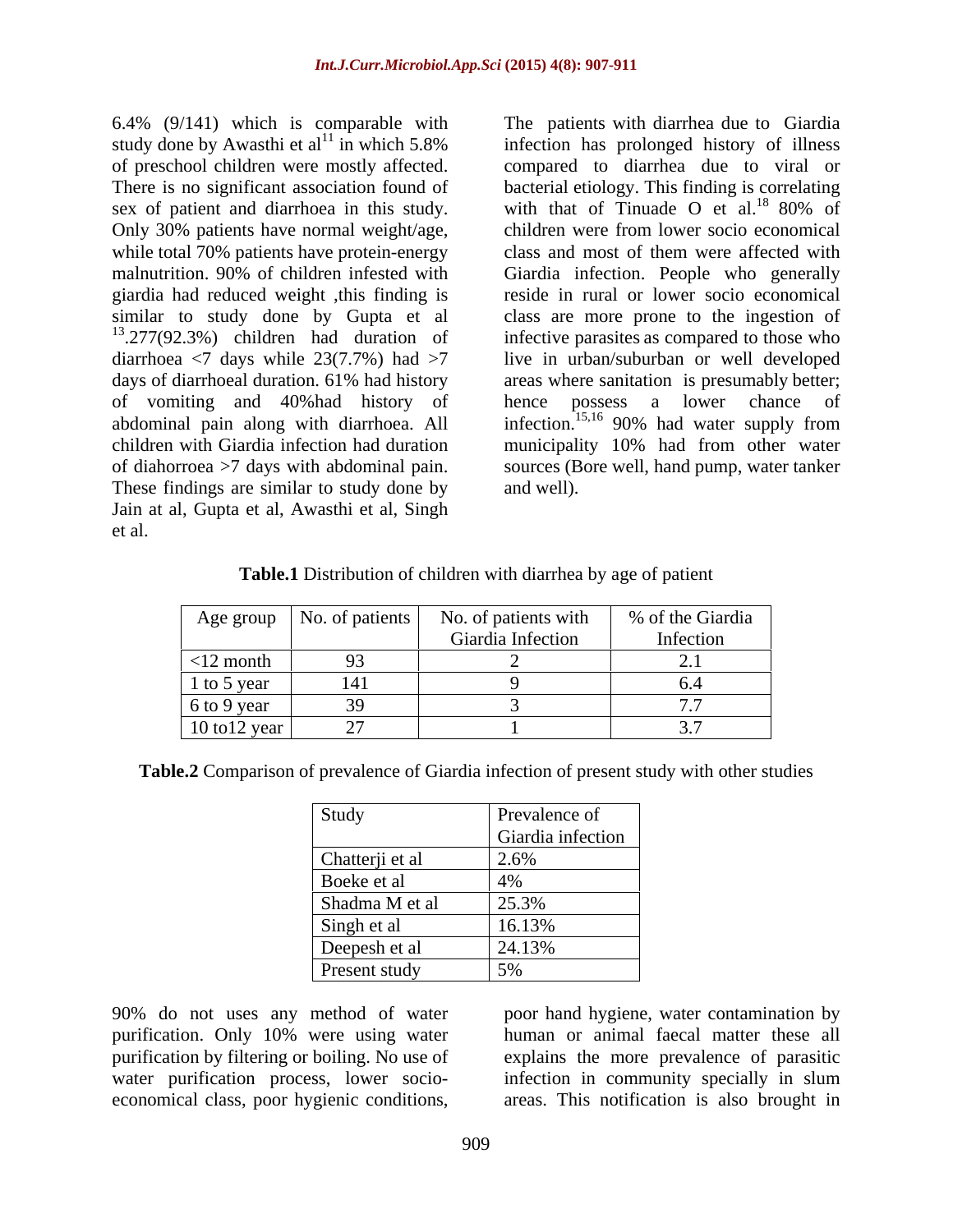light by shadma et al in which more than 50% of children are affected due to no use 3. A. A. Escobedo, P. Almirall, L. J. of water purification process. Prevalence of giardia infection of present study is 5%.Comparision of prevalence of Giardia infection of present study with other studies shown in Table 2. The differances in 2010. prevalence of Giardia infection in other 4. K. Mørch, K. Hanevik, G. Rortveit et al., studies may be due to sample size. The contract of the studies may be due to sample size.

Prevalence of Giardia infection is more common in preschool children due to their poor bowel control, poor hygiene in hand washing. As this infection is mostly 5.K. Hanevik, V. Dizdar, N. Langeland, and transmitted by contaminated food and water, T. Hausken, "Development of Strategies such as better waste management, safe water treatment (make sure that Water purification filter is fine enough to trap the cysts and chlorination of water does not effect the cysts) ,health education of parents 6. K.-A. Wensaas, N. Langeland, K. regarding hygiene of child should be made mandatory. Wash hands thoroughly with G. Rortveit, "Irritable bowel soap and water after using the toilet and before handling or eating food plays an effective role in control and transmission of infection. For the routine diagnosis of 219, 2012. giardiasis, microscopic examination remains 7.Giardia intestinalis, Syed A. Alia and the key method. Concentration methods are always to be used whenever possible for parasite detection. 460

**Limitations:** We are not able to do serological and molecular methods that are diarrhoea in Calcutta. Trop Gastroenterol gold standard for detection of Giardiasis. 1989; 10:158-66.

- 1.Koneman's Color Atlas and Textbook of Diagnostic Microbiology Elmer W.<br>
Example 1 inning to the United States of Pediatr 2010: 56:299–306. Koneman, Lippincott Williams  $\&$  Pediatr 2010; 56:299–306. Wilkins, 2006 - Medical - 1565 page
- 2. Pedro Almirall,1 Angel A. Escobedo, Hospital Setting in Havana, Cuba, ISRN Preventive Medicine Volume  $4(5)$ :  $339-344$

2013, Article ID 364647, 9 pages

- Robertson et al., "Giardiasis: the ever-present threat of a neglected disease," Infectious Disorders - Drug Targets, vol. 10, no. 5, pp. 329–348, 2010.
- Severity of Giardia infection associated with post-infectious fatigue and abdominal symptoms two years  $a \Box er$ ," BMC Infectious Diseases, vol. 9, article 206, 2009.
- T. Hausken, "Development of functional gastrointestinal disorders  $a \Box$ er Giardia lamblia infection." BMC Gastroenterology, vol. 9, article 27,2009.
- Hanevik, K. Mørch, G. E. Eide, and G. Rortveit, "Irritable bowel syndrome and chronic fatigue 3 years a $\square$ er acute giardiasis: historic cohort study," Gut, vol.  $61$ ,pp.  $214-$ 219, 2012.
- David R. Hill a Current Opinion in Infectious Diseases 2003, 16:453 460
- 8. Chatterjee BD, Thawani G, Sanyal SN. Etiology of acute childhood
- 1989; 10:158–66.
- **References** Villamor E. Intestinal protozoan 9. Boeke CE, Mora-Plazas M, Forero Y, infections in relation to nutritional status and gastrointestinal morbidity in Colombian school children. J Trop Pediatr 2010; 56:299–306.
	- Parental Perceptions of Giardiasis: A **Attending Tertiary Care Hospital in** Study in an Outpatient Paediatric Northern India, 10. Sangram Singh Patel1, Bhawna1, Prevalence of Giardiasis in Patients Attending Tertiary Care Hospital in Northern India, Int.J.Curr.Microbiol.App.Sci (2015) 4(5): 339-344